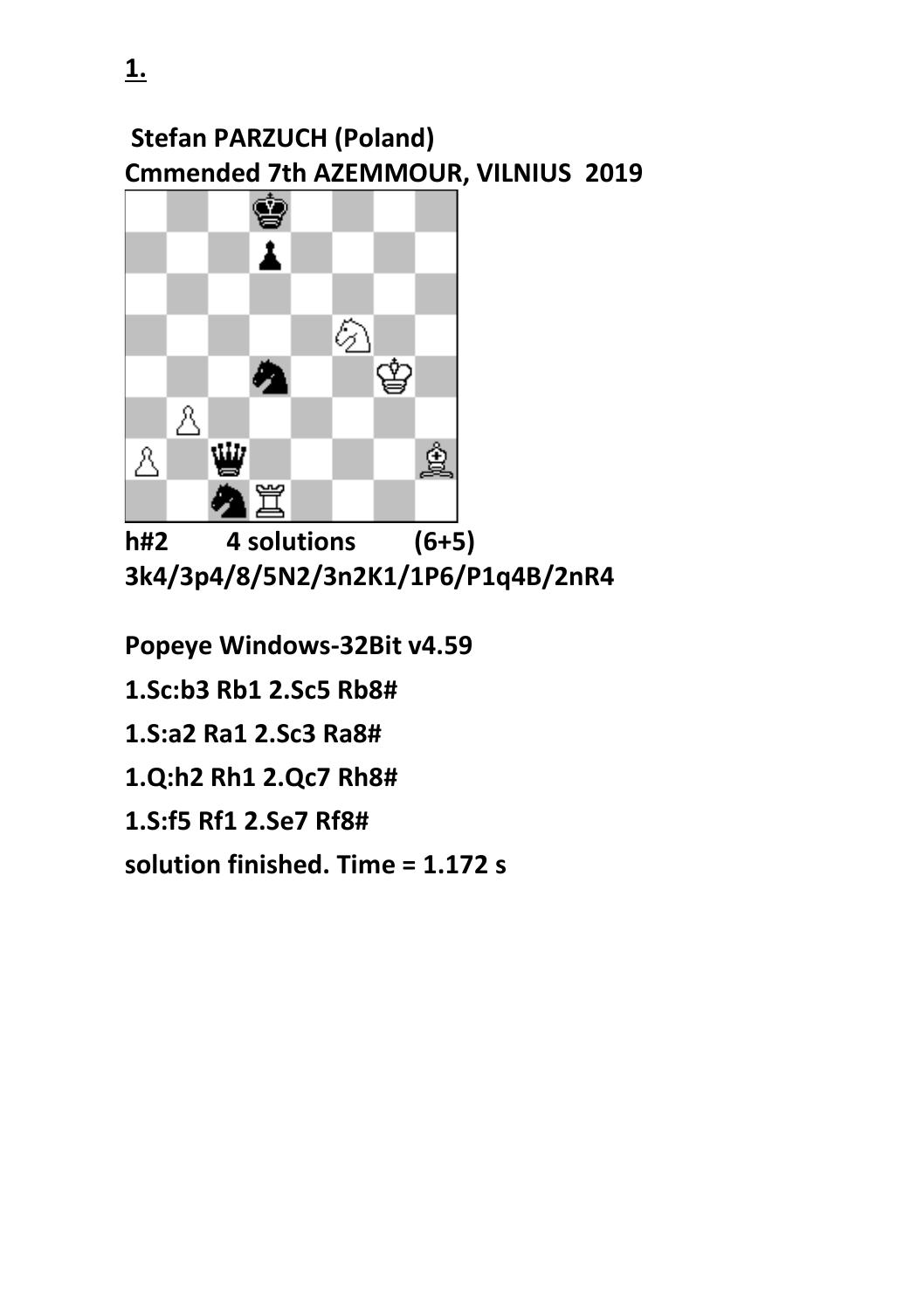### **Stefan PARZUCH (Poland) Special Prize ZADATCHI i ETYUDY 2020**



**h#2 3 solutions (7+4) KB6/8/4rbnN/4P3/4k3/1N6/4BP2/8**

**Popeye Windows-32Bit v4.59** 

**1.R:e5 Sf5 2.Rd5 Sg3#**

**1.B:e5 Bc4 2.Bd4 Sd2#**

**1.S:e5 Bf1 2.Sd3 Bg2#!**

**solution finished. Time = 0.167**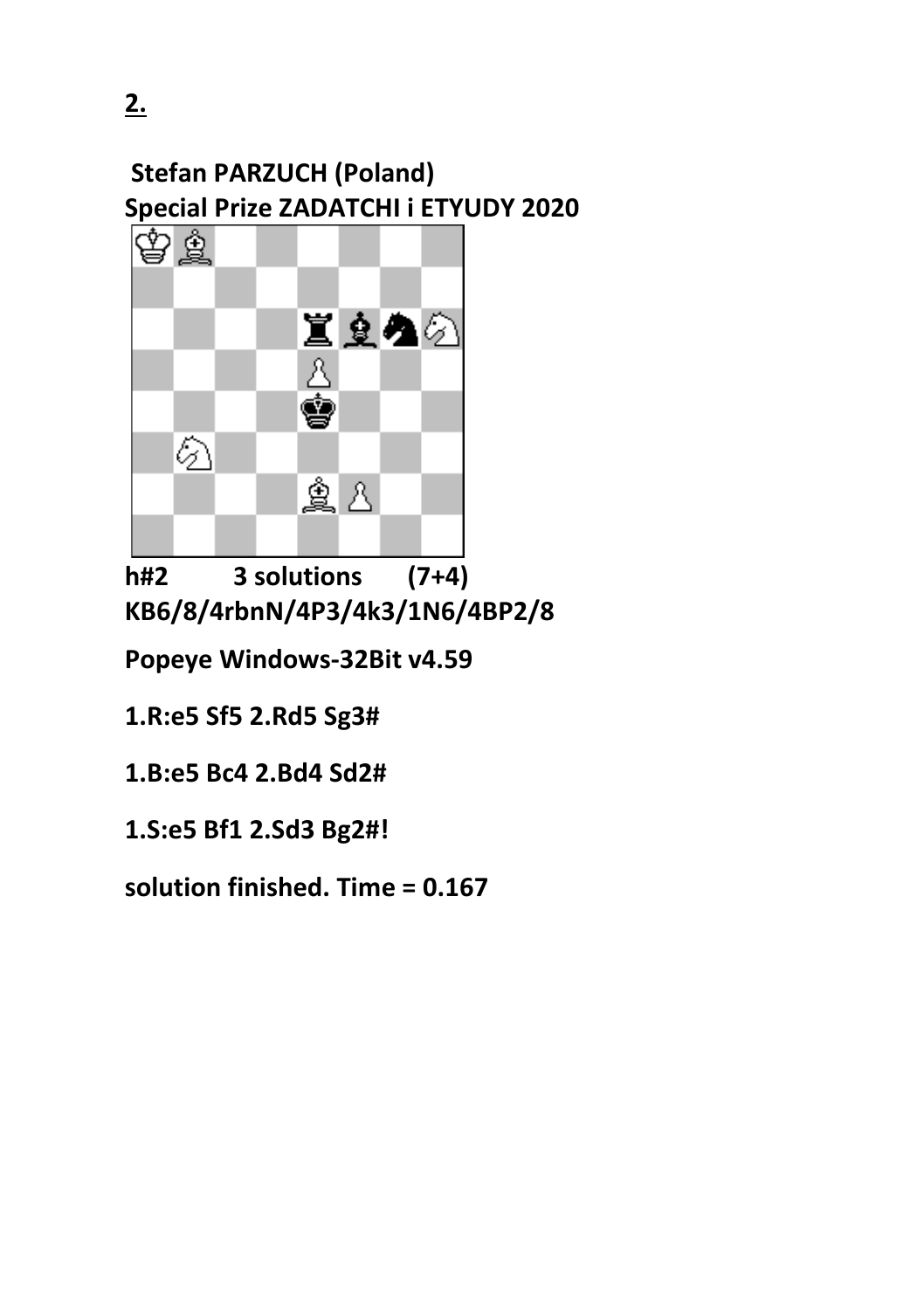#### **Stefan PARZUCH (Poland) 2358 POLSKI ZWIĄZEK SZACHOWY 18 V 2021**



**h#2 2 solutions (4+8) K2n4/8/n7/p1b5/1kp5/1NRp4/1p6/3B4** 

**Popeye Windows-32Bit v4.59** 

 **1.Ka3 Bc2 tempo (R:d3?) 2.Sb4 (Bb4?) Sc1#**

 **1.Ka4 R:d3 tempo (Bc2?) 2.Bb4 (Sb4?) Sd4# solution finished. Time = 0.089 s**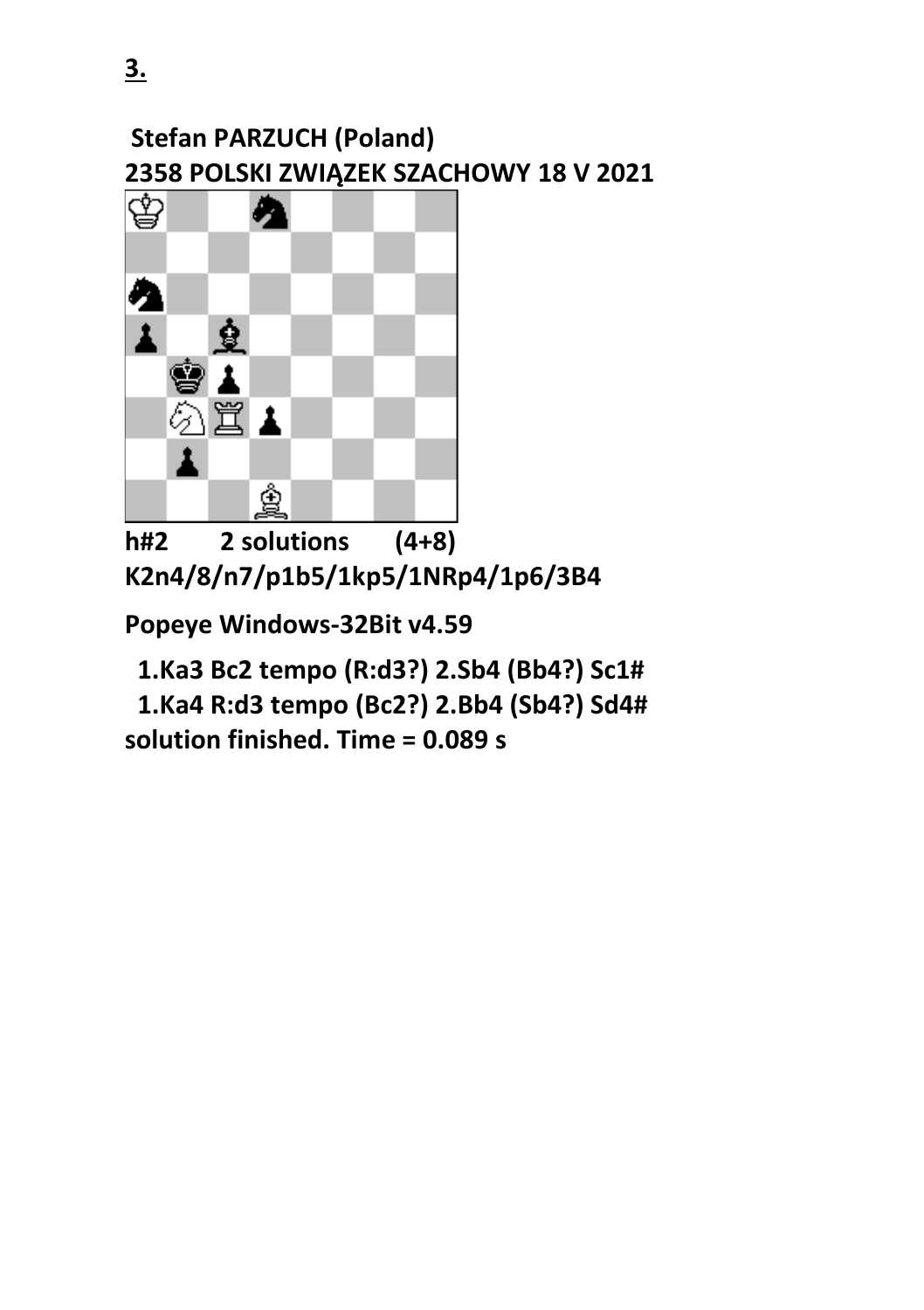#### **Stefan PARZUCH (Poland) Commended POLSKI ZWIĄZEK SZACHOWY 2020 2191 POLSKI ZWIĄZEK SZACHOWY 22 IX 2020**



**h#2 2 solutions (7+5) 7K/7B/2p4n/5q2/1Pk5/PNN5/1B6/b7**

**Popeye Windows-32Bit v4.59** 

**1.Qb5 Sd5 2.cxd5 Sd2# (MM)** 

**1.Qd5 Sb5 2.cxb5 Sa5# (MM)**

**solution finished. Time = 0.103 s**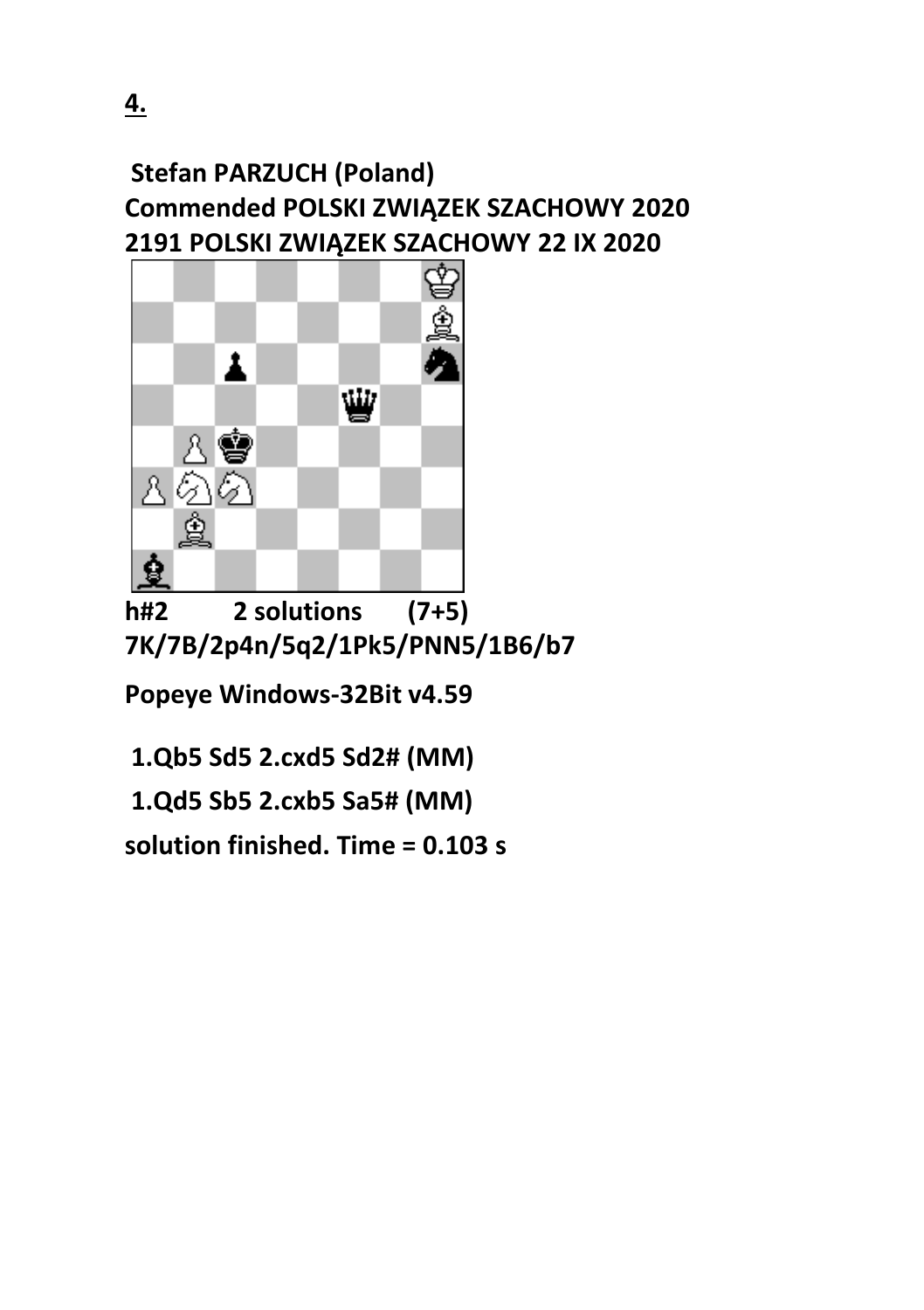

**h#2 b) -Pd5 c) b -Pc2 (4+9) 8/8/4nr2/K1Rp2pB/3k1B2/1p6/2pn4/1b6**

**Popeye Windows-32Bit v4.59** 

**a)**

 **1.g:f4 Bf3 2.Ke5 R:d5#**

**b) -bPd5** 

 **1.S:c5 Be2 2.Kc3 Be5#**

**+c) -bPc2** 

 **1.Be4 Be5+ 2.Kd3 Rc3#** 

**solution finished. Time = 1.650 s**

**Zilahi Paradox Zilahi**